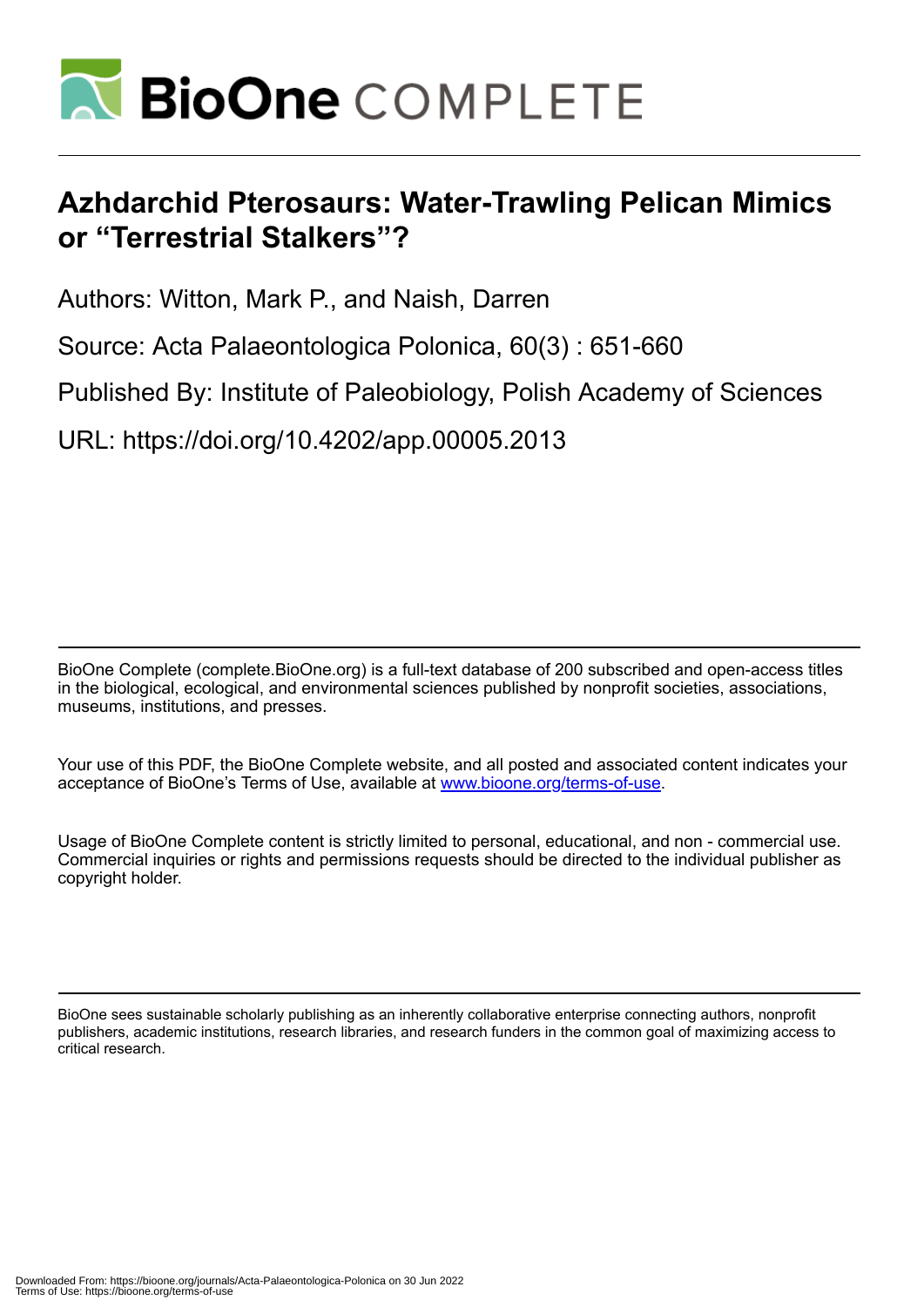# Azhdarchid pterosaurs: water-trawling pelican mimics or "terrestrial stalkers"?

#### MARK P. WITTON and DARREN NAISH



Witton, M.P. and Naish, D. 2015. Azhdarchid pterosaurs: water-trawling pelican mimics or "terrestrial stalkers"? *Acta Palaeontologica Polonica* 60 (3): 651–660.

The lifestyles of all pterosaurs are contentious, but those of the pterodactyloid clade Azhdarchidae are particularly debated. A 2008 review of the functional morphology of azhdarchid pterosaurs concluded that they were probably terrestrial foragers, as evidenced by their long limbs, generalised skull construction, the arthrological limitations of their cervical series, trackway data indicating terrestrial proficiency, a strong continental skew in the depositional context of their fossils, and several additional lines of corroborating evidence. This hypothesis was recently challenged on three counts: (i) azhdarchid fossils routinely occur in aquatic deposits; (ii) terrestrially-foraging pterosaurs were highly vulnerable to predation and (iii), aerial "water trawling", where the mandible is pulled though water to catch food in a distended throat pouch, is a more likely foraging strategy. Pelican-like jaw mechanics were suggested for azhdarchids because of the asymmetrical jaw joints in these pterosaurs, which permit lateral deflection of the mandibular rami during jaw extension. We evaluate these three claims and conclude that all are flawed. The frequent occurrence of azhdarchid fossils in aquatic sedimentary systems is not significant with regard to ecology or behaviour, since these provide the overwhelming mechanism for the preservation of all fossil terrestrial animals. Likely pterosaur takeoff abilities and the ubiquitous nature of modern, terrestrially-foraging birds indicate that predation risks on ground-foraging pterosaurs are probably overstated. The kinematics of pterosaur jaws are entirely different to those of pelicans, which are highly specialised compared to those of all other tetrapods, and there are no indications from azhdarchid jaw anatomy that azhdarchids indulged in pelican-like foraging behaviour. The estimated amount of jaw expansion present in azhdarchids was minimal compared to that of pelicans, even when the asymmetrical jaw joints of azhdarchids are taken into account. Moreover, the widespread occurrence of asymmetrical jaw joints in other reptiles demonstrates that they are not related to any specific feeding habits. We conclude that terrestrial foraging remains the most parsimonious habit for azhdarchid pterosaurs.

Key words: Pterosauria, Azhdarchidae, pelican, foraging methods, palaeoecology.

*Mark P. Witton [mark.witton@port.ac.uk], School of Earth and Environmental Sciences, University of Portsmouth, Burnaby Building, Burnaby Road, PO1 3QL, UK.*

*Darren Naish [eotyrannus@gmail.com], Ocean and Earth Science, National Oceanography Centre, Southampton, University of Southampton, Southampton SO14 3ZH, UK.*

Received 3 July 2013, accepted 25 October 2013, available online 28 October 2013.

Copyright © 2015 M.P. Witton and D. Naish. This is an open-access article distributed under the terms of the Creative Commons Attribution License, which permits unrestricted use, distribution, and reproduction in any medium, provided the original author and source are credited.

## Introduction

Azhdarchids are among the most aberrant and remarkable of pterodactyloid pterosaurs. Represented by Cretaceous fossils discovered virtually worldwide, they are remarkable for their highly elongate necks and skulls, cylindrical cervical vertebrae, robust, powerfully muscled proximal forelimb elements and frequent occurrence in continental sediments (Barrett et al. 2008; Witton and Naish 2008). The ecology, lifestyle, and behaviour of this group has been controversial and numerous palaeobehavioural hypotheses have been proposed since the distinctive nature of azhdarchid anatomy became apparent in the 1970s. Suggested lifestyles include aerial hawking, and dip- or skim-feeding (e.g., Lawson 1975; Nessov 1984; Kellner and Langston 1996; Lehman and Langston 1996; see Witton and Naish 2008 for a recent review). In 2008, we argued that none of these hypotheses were consistent with azhdarchid anatomy or functional morphology, largely because the elongate and relatively inflexible mid-section of the azhdarchid neck precluded feeding in the manners proposed by previous authors (Witton and Naish 2008). We interpreted the elongate necks, hypertrophied, stork-like rostra, and distinctive limbs of azhdarchids as adaptations to "terrestrial stalking", a lifestyle akin to that of modern ground hornbills and large stork species in which small foodstuffs (e.g., fruit, carrion, invertebrates, and

obligate scavenging, sediment probing, pursuit swimming,

*Acta Palaeontol. Pol.* 60 (3): 651–660, 2015 http://dx.doi.org/10.4202/app.00005.2013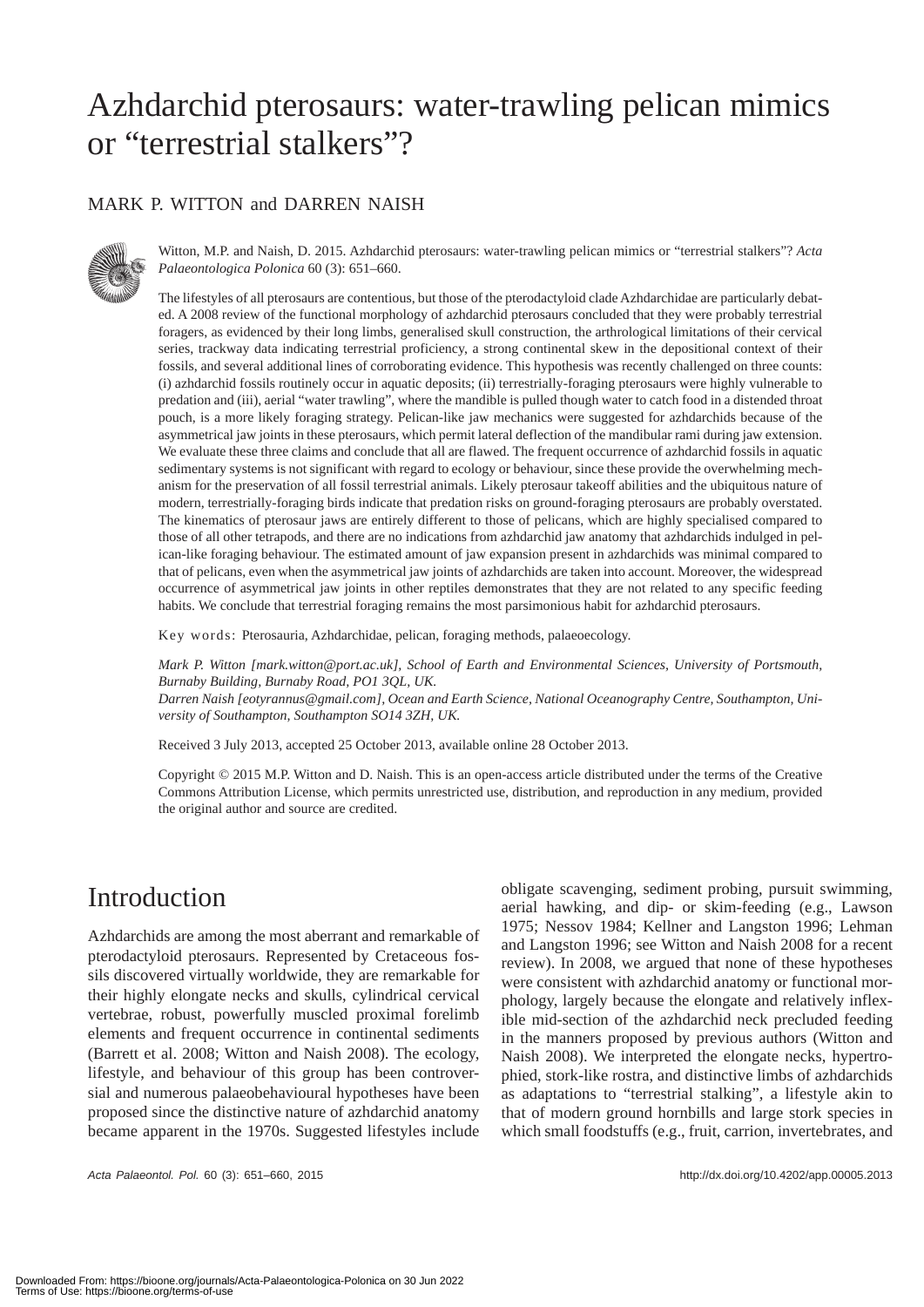small vertebrates) are procured during sustained periods of terrestrial foraging. Corroborating evidence for this hypothesis is provided by (i) *Haenamichnus* trace fossils, tracks referred to azhdarchid pterosaurs which record an efficient, parasagittal gait, presumably typical for the group (Hwang et al. 2002); (ii) azhdarchid wing planform, which is probably better suited for flight in terrestrial settings than aquatic ones (assuming that azhdarchid planforms corroborate with fore- and hindlimb proportions, as is indicated by analyses of wing membrane distribution: see Witton 2008 and Elgin et al. 2011); and (iii) a strong bias linking azhdarchid fossils to continental depositional settings (Witton and Naish 2008). Other workers have since reported anatomical details of the azhdarchid skeleton that add further support to the terrestrial stalking hypothesis (Carroll et al. 2013).

Averianov (2013) recently published a short review of azhdarchid palaeoecology within the context of an examination of neck flexibility in *Azhdarcho lancicollis* from the Turonian of Uzbekistan. Many of Averianov's (2013) conclusions and observations match ours (Witton and Naish 2008), and parts of his discussion support our proposals that azhdarchid planform and hindlimb morphology appear suited for a terrestrial stalking lifestyle (Averianov 2013: 207). Confusingly, inconsistency is provided by the fact that he also referred favourably to the *Rynchops*-like skim-feeding technique promoted by Prieto (1998) and pointed to three perceived flaws with the terrestrial stalking hypothesis.

The first of these "flaws" concerns an alleged "confinement" of azhdarchid fossils to lacustrine or fluvial deposits that supposedly demonstrate a "wetland mode of life" (Averianov 2013: 207); the second is the idea that terrestrial stalking azhdarchids were highly vulnerable to predators "…because their terrestrial locomotion … remained insufficient to escape rapidly running predatory dinosaurs. It is hardly probable that huge azhdarchids could take wing in one go and running for acceleration is difficult in marshland conditions" (Averianov 2013: 207); and the third proposes that the asymmetrical jaw joint of azhdarchids "is probably evidence of the presence of a throat sac. Perhaps, jaw tips of azhdarchids did not touch food objects and caught them using a 'scoop net' formed by the lower jaw rami and throat sac" (Averianov 2013: 208). Averianov specifically likened azhdarchid mandibular kinematics to those of pelicans, suggesting that the "helical" jaw joint of pterosaurs allowed lateral bowing of their mandibular rami when the mouth is opened, thereby expanding the size of the oral cavity. Averianov (2013) is not the first author to compare pterosaur and pelican jaw anatomy (e.g., Wellnhofer 1980, 1991; Unwin 2005), a comparison that appears superficial in ignoring the complex, specialised nature of the pelican mandible (Myers and Myers 2005; Field et al. 2011). In his concluding summary, Averianov stated "azhdarchids flied [sic!] slowly above the water surface of large inland water bodies … looking out for fish or small fish shoals. As prey is detected, they opened the mouth, expanding the throat sac due to the spiral jaw joint, and captured fish in this scoop net, formed by the

jaw rami and throat sac. Then, the head was thrown abruptly back by extension of the neck in the posterior region and prey was swallowed." (2013: 209). Here, we evaluate each of Averianov's (2013) three points: do they really represent problems for the "terrestrial stalker" hypothesis, and is the proposed "scoop net" foraging method a viable alternative to terrestrial feeding?

*Institutional abbreviations*.—MTM, Magyar Természettudományi Múzeum, Budapest, Hungary; TMM, Texas Memorial Museum, Austin, USA.

## The bias of azhdarchid remains to aquatic settings

The assertion that a terrestrial stalking lifestyle for azhdarchids can be dismissed due to discovery of the group's remains in lacustrine and fluvial settings (Averianov 2013: 207) is naïve and problematic, at best. It is universally well known that the remains of continental, terrestrial organisms—examples include fossil cattle, giraffes, primates, and perching birds—are virtually always discovered in sediments that were deposited in aquatic settings such as rivers, lakes, and ponds. After all, aquatic habitats represent the most important places in which animal remains become incorporated into the sedimentary record. As may be expected, the river and lake sediments that yield azhdarchid fossils frequently include animals from both terrestrial as well as aquatic settings, including sauropods, ornithopods, theropods (including birds), lizards, small mammals, crocodyliforms, turtles, and fish (e.g., Company et al. 1999; Wellnhofer and Buffetaut 1999; Ősi 2005; Averianov 2010; Vremir 2010; see Witton and Naish 2008: table 1). In some instances, azhdarchid remains are found directly alongside the remains of diverse dinosaur taxa in bone beds deposited in fluvial channel and overbank sediments (e.g., Ősi 2005; Vremir 2010; Vremir et al. 2013).

Averianov (2013) qualified the notion of a strong terrestrial signal in the azhdarchid fossil record by noting that evidence for rivers and/or lakes are present at "almost each locality" (Averianov 2013: 207) that yields azhdarchid fossils. As per the discussion above, this may not be informative with respect to the palaeoecology of these animals. Furthermore, it is misleading to downplay the arid nature of many azhdarchid-bearing sediments. Evaporite pseudomorphs and gypsum crystals are known from the Javelina and Sebeş formations, both of which have yielded relatively large amounts of azhdarchid material (Coulson 1998; Lawson 1975; Vremir et al. 2013) and the Kem Kem beds of Morocco (Cavin et al. 2010; Ibrahim et al. 2010); several skeletons of the small azhdarchid *Zhejiangopterus linhaiensis* are known from volcanically-derived ignimbrites in the Tangshang Formation of China (Cai and Wei 1994), and fragments of probable azhdarchids have been recovered from aeolian sands at Tugrikin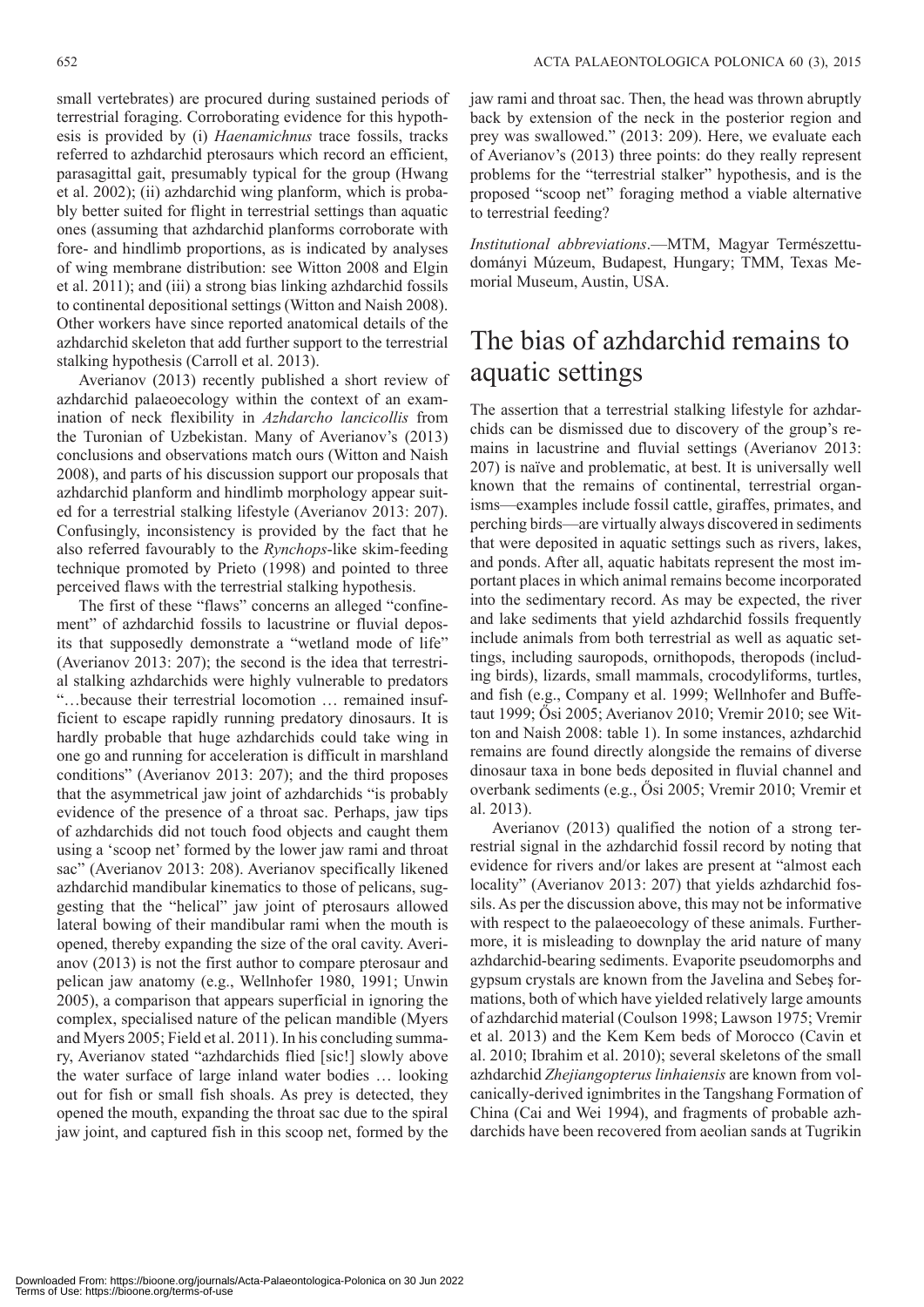Shireh, Mongolia (Hone et al. 2012). Azhdarchid remains are not, therefore, exclusive to deposits that formed in wet or aquatic settings and, by contrast, several formations which present particularly large amounts of azhdarchid material, or high quality azhdarchid remains, represent dry, terrestrially exposed environments. There is no more palaeoecological significance to their frequent recovery from lake, stream and floodplain deposits than there is for the fossils of undoubted terrestrial species.

## Terrestrially-foraging azhdarchids were particularly vulnerable to predators

Discussions of predator-prey interactions in fossil species are frequently little more than speculative, intuitive inferences and we are wary of that fact here. However, recent research on pterosaur biomechanics, the composition of the Late Cretaceous faunas that include azhdarchids, and the behaviour of modern animals permit some comment on the perceived vulnerability of ground-foraging azhdarchids to predators.

Firstly, the suggestion that azhdarchids would struggle to take off when escaping predators and that they could not take off from standing starts (Averianov 2013) ignores recent work on pterosaur takeoff biomechanics (Habib 2008; Witton and Habib 2010). Bipedally launching pterosaurs may have struggled to take off rapidly (e.g., Chatterjee and Templin 2004), but pterosaur quadrupedality, limb scaling, proximal limb bone strength and, to a lesser extent, body size all indicate that pterosaurs were proficient quadrupedal launchers (Habib 2008, 2013; Witton and Habib 2010), perhaps even when alighted on water (Habib and Cunningham 2010). All indications are that quadrupedal launches were powerful, rapid events which enabled even the largest pterosaurs to take off from standing starts and attain high speed early in the flight cycle (Habib 2008). In terms of predator evasion, quadrupedal launches may be superior to bipedal ones, particularly for large, heavy fliers such as azhdarchids. We note in addition that the long necks and limbs of azhdarchids would have increased their stature substantially, granting them elevated fields of vision which may have been useful in predator detection. A number of pterosaur trackways (e.g., Mazin et al. 2003) indicate that pterosaurs were indeed capable of running as well as flying, meaning that azhdarchids may not have been easy to catch even if they did not launch immediately.

Secondly, the notion that azhdarchids were "easy targets" for predators is questionable. It is well known that many azhdarchid species were the largest animal fliers of all time, attaining wingspans of at least 10–11 m (Langston 1981; Buffetaut et al. 2002; Witton and Habib 2010) and body masses likely exceeding 200 kg (Paul 2002; Witton 2008). Such gigantic proportions equate to shoulder heights of 2.5 m (assuming parasagittal limbs, as indicated by probable azhdarchid tracks—see Hwang et al. 2002) and, with necks likely reaching 2.5–3 m in length (Frey and Martill 1996), overall standing heights that easily surpassed 4 m (Witton 2008). In some cases, these giants represent the largest carnivorous animals known, by far, from their respective faunal assemblages. The largest dinosaurian predator known from the Romanian Haţeg Basin, for instance, is the 2 m long maniraptoran theropod *Balaur bondoc* (Csiki et al. 2010), and this was probably ill equipped to attack even relatively small, young individuals of the stocky, contemporaneous giant pterosaur *Hatzegopteryx thambema* (Buffetaut et al. 2002, 2003; see Hone et al. 2012 for further discussions of maniraptoran predation on azhdarchids). Indeed, the stature of fully grown large azhdarchids is impressive even alongside contemporary North American tyrannosaurids (Fig. 1), the hip heights of which are between 2.3–2.9 m in even the largest species (Hutchinson and Garcia 2002). Perceived size alone may have deterred many potential predators of azhdarchids.

Observations of modern azhdarchid analogues suggest that azhdarchid offensive capabilities have likely been under-estimated. Large modern storks have been suggested to be good analogues for azhdarchids in at least rostrum form and function (Witton and Naish 2008): notably, the bills of large storks are, despite their primary use in procuring small prey items and other foodstuffs, highly effective weapons. Usually placid Marabou storks (*Leptoptilos crumeniferus*) use the bill to repeatedly stab human attackers when provoked and can inflict injuries capable of killing children (Mackay 1950). Captive Jabiru storks (*Jabiru mycteria*) are noted for their aggression and will attack other animals in their territories including much larger species, such as tapirs (Shannon 1987). Some Jabiru individuals are so aggressive that their handlers routinely expect attacks and are forced to use weapons to defend themselves (Shannon 1987). While the behaviours of these modern storks do not directly inform us about that of azhdarchids, they indicate that azhdarchid-like rostra are dangerous weapons in some instances. We speculate that both the unusually broad jugal common to azhdarchids (e.g., Cai and Wei 1994; Kellner and Langston 1996) and robust skull construction of some species (Buffetaut et al. 2002) are possible indications that azhdarchid skulls were atypically strong compared to those of other pterosaurs, perhaps permitting aggressive use of the rostrum, if required.

In addition, although ground feeding has historically been considered an unusual and controversial lifestyle for pterosaur species (see reviews of pterosaur palaeoecology in Witton 2013), various methods of ground-feeding are extremely common in modern birds. For instance, birds that we consider effective analogues of ground-feeding azhdarchids, large African storks, such as *Leptoptilos crumeniferus* and the ground hornbills, *Bucorvus* (Witton and Naish 2008), inhabit African savannahs populated by numerous predators: big cats, wild dogs, crocodiles, predatory lizards, and other dangerous animals such as hippos and buffalo. Despite coexisting with many dangerous species and practising terrestrial feeding for protracted periods, we are unaware of any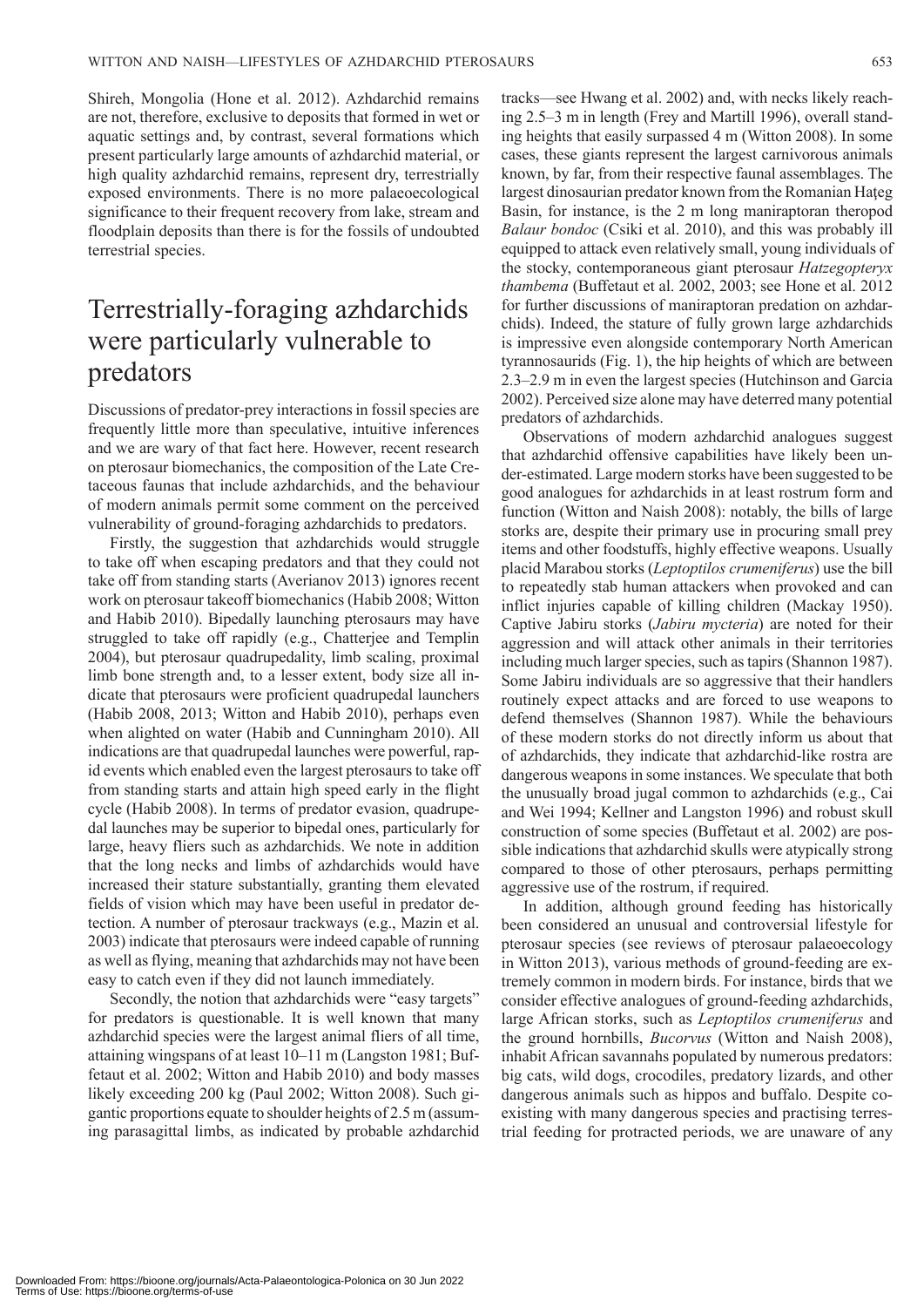

Fig. 1. Apex predators contemporaneous with giant azhdarchid taxa, shown to scale with a representative giant azhdarchid and a human. **A**. The largest known tyrannosaurid, *Tyrannosaurus rex* from North America, contemporary of *Quetzalcoatlus northropi* and other large azhdarchids. **B**. The Haţeg paravian *Balaur bondoc*, contemporary of *Hatzegopteryx thambema*. **C**. The 10 m wingspan *Arambourgiania philadelphiae* (note that *H. thambema* was proportionally more robust than *Arambourgiania*). **D**. *Homo sapiens*, standing height of 1.83 m.

studies or even anecdotal reports suggesting that these birds are overtly vulnerable to attack. As with many other animal species, the eggs and juveniles of ground-foraging birds are vulnerable, but there are no indications of atypical predation risk to adults (Hancock et al. 1992).

In sum, the idea of azhdarchids as being highly vulnerable to terrestrial predation labours under several probably erroneous assumptions, including viewing theropods as unstoppable killing machines, immediately pouncing on and devouring any grounded pterosaur. In point of fact, the behaviour of living predators indicates that theropods large and small likely exploited easy prey (Hone and Rauhut 2010), ignored or avoided large or awkward prey, and were not a perpetual, 24-hour menace across all environments, worldwide. We are not suggesting that azhdarchids were immune to predation, but we do not agree that their lifestyles, flight abilities or anatomy make them unusually vulnerable to predatory acts. Quite the contrary may have been the case.

# Azhdarchids possess "pelican-like" jaw mechanics

A number of pterodactyloids have so-called "helical jaw joints": asymmetrical quadrate condyles and glenoid fossae with anteromedially orientated ridges that laterally deflect the mandibular rami when the mouth is opened (e.g., Wellnhofer 1978). As indicated by Averianov (2013), these are well known in at least four azhdarchid taxa: *Quetzalcoatlus* sp., *Hatzegopteryx thambema*, *Bakonydraco galaczi*, and *Azhdarcho lancicollis* (Kellner and Langston 1996; Buffetaut et al. 2002; Ősi et al. 2005; Averianov 2010). The effect of these structures in pterosaurs has been likened to the mandibular bowing of pelicans, which are famously capable of considerable lateral bowing to facilitate expansion of the enormous gular pouches that they use in capturing fish and other prey (Schreiber and Woolfenden 1975; Fig. 2). Averianov (2013)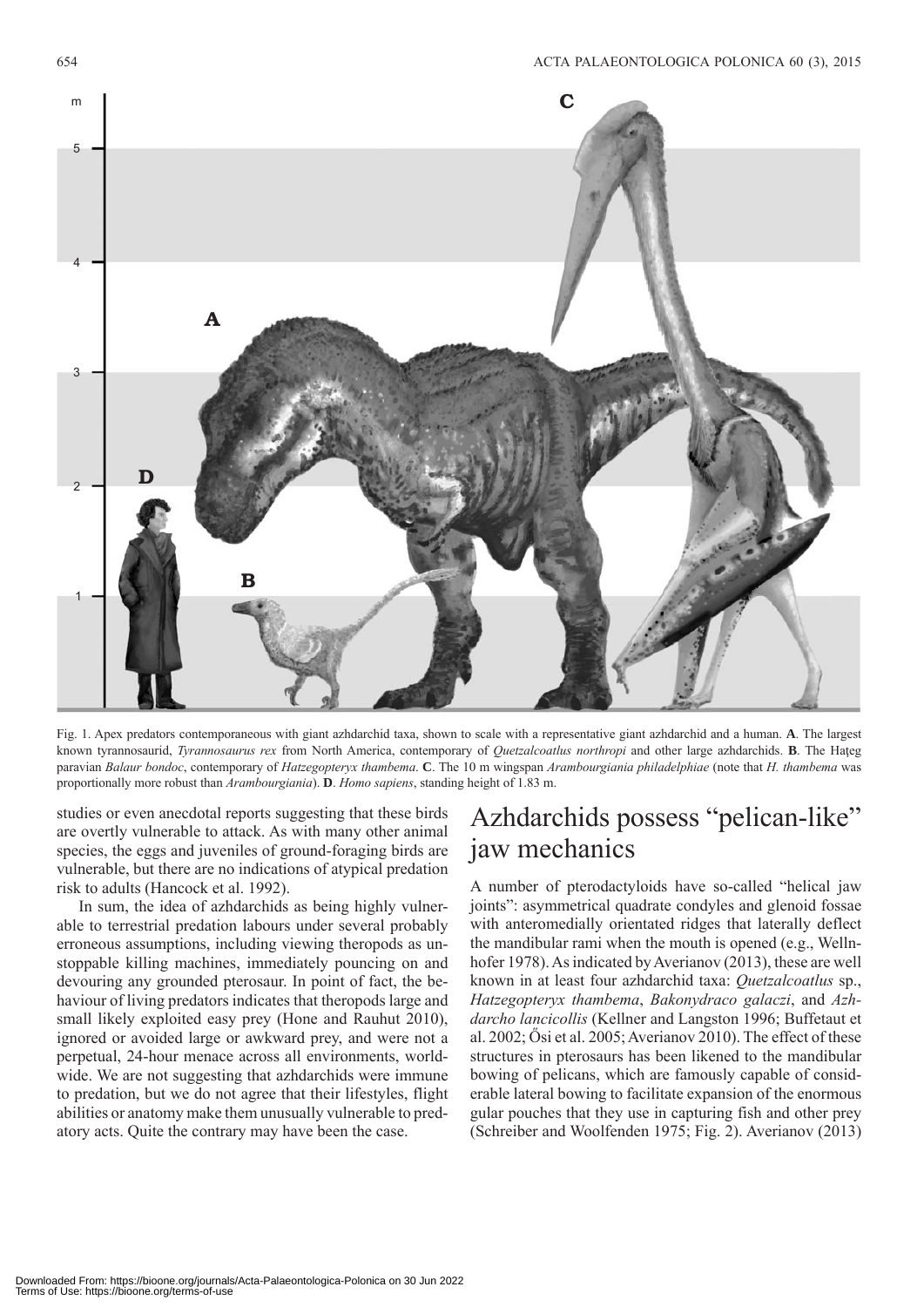

Fig. 2. Foraging great white pelicans, *Pelecanus onocrotalus*, with partially distended mandibles. When completely filled with water and prey, the mandibular rami of these birds are capable of considerably greater lateral expansion. Photo by DN.

cited the structures in azhdarchids as evidence for a novel feeding hypothesis that, to our knowledge, is not practised by any modern animal. Specifically, he proposed that azhdarchids deployed their bowed mandibles (along with the gular pouches and associated tissues) as "scoop nets" to capture fish sighted when flying across lakes and rivers. Within this scenario, ventral depression of the head is allowed by motion at the neck base, since much of the azhdarchid neck permits little flexion (Martill 1997; Witton and Naish 2008; Averianov 2013). Averianov (2013) specifically stated that the elongate jaw tips of azhdarchids would have been redundant in terms of prey-catching behaviour.

We note considerable problems with this idea. Firstly, the assumption that azhdarchids bore an extensible throat sac is far from certain. Throat tissues are preserved in the ctenochasmatoid *Pterodactylus antiquus* and the rhamphorhynchid *Rhamphorhynchus muensteri* (e.g., Frey et al. 2003b), and are inferred for the ornithocheiroids *Ludodactylus sibbicki* and *Pteranodon* sp. from the preservation of ingested material between their mandibular rami (Frey et al. 2003a; Bennett 2001). The exact nature of these tissues (e.g., muscular component, elasticity) remains poorly understood, however, and even if throat pouches are common to all pterosaurs, their functional significance is not clear. It is also possible, perhaps likely, that the form and properties of pterosaur gular tissues varied considerably between species, just as they do in modern animals. With no evidence currently available on the nature of azhdarchid throat tissues, it is not at all certain that their gular regions were conducive to pelican-like foraging, nor indeed that their throat tissues played any specific role in feeding at all.

Many or all azhdarchids possess very long mandibular symphyses which may account for as much as 60% of mandible length (Kellner and Langston 1996; Ősi et al. 2005). Thus, for even the anterior tip of the proposed throat sac to reach the water surface, most of the lower jaw has to be submerged. Recent work on the energetics of trawling pterosaur mandibles through water while flying suggests that submersion of even 40 mm of the jaw tip is energetically unsustainable, and perhaps entirely untenable, for any pterosaur exceeding a wingspan of 2 m (Humphries et al. 2007). We predict that submersion of over 60% of the lower jaw (equating to ca. 60 cm of the mandible in *Quetzalcoatlus* sp., and perhaps over 1 m in giant species) would cause tremendous drag-related problems, a condition exacerbated in azhdarchids since their mandibles have flat occlusal surfaces that widen posteriorly and are thus very different from the blade-like jaws present in modern water trawlers (Zusi 1962). Moreover, we note that azhdarchid jaw tips are much longer than those of virtually all other pterosaurs (Martill and Naish 2006), prompting critical questions over the development of this derived condition if it was so strongly detrimental to their foraging methods.

Furthermore, as noted by Humphries et al. (2007) and Witton and Naish (2008), azhdarchid jaw, skull and neck anatomy shows none of the bracing adaptations against drag forces required for water-trawling. This can be demonstrated quantitatively using a measure of azhdarchid jaw area, an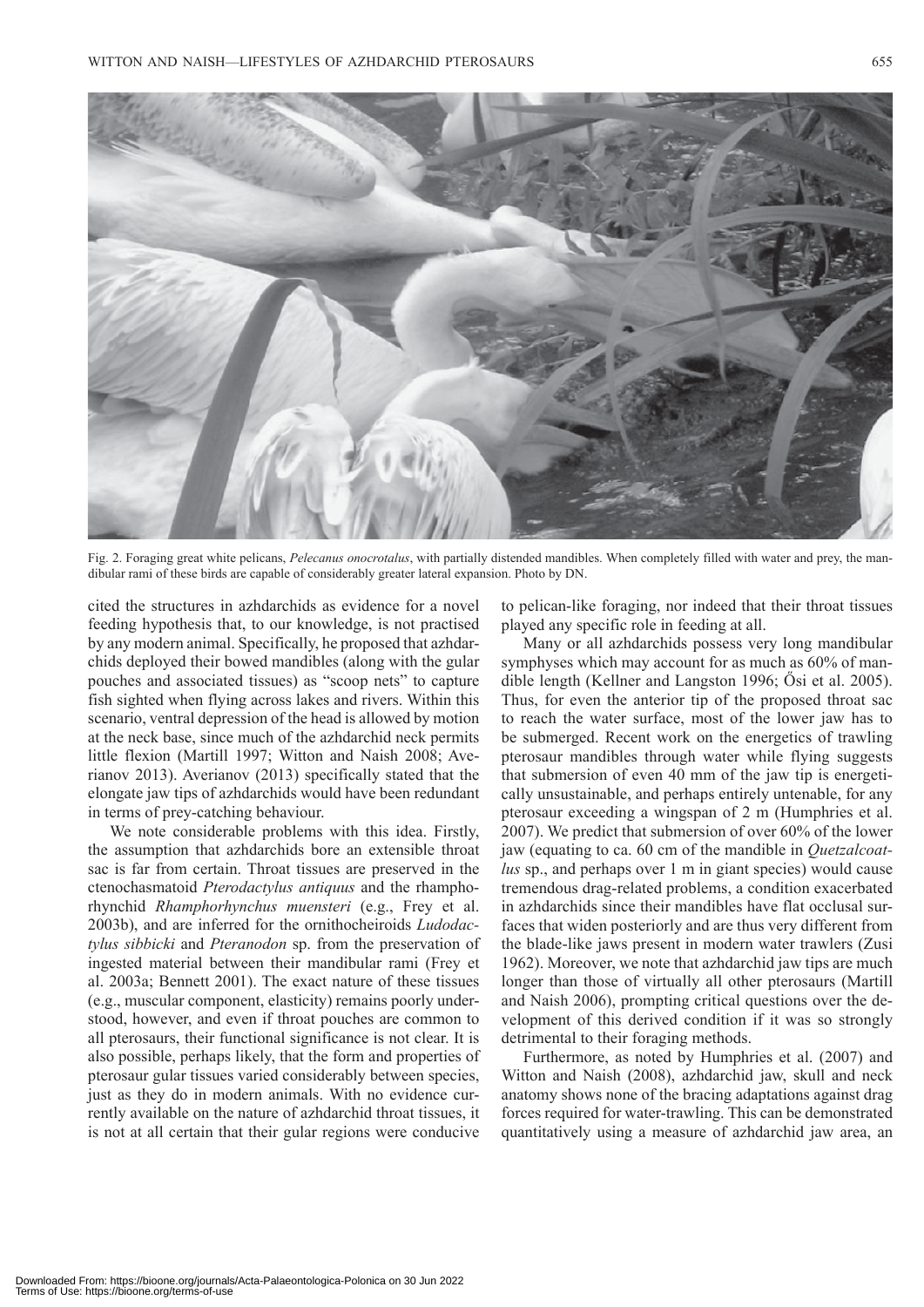estimate of azhdarchid cervical vertebra bending strength, and a simple drag equation:

#### 0.5*V* <sup>2</sup> *SdCD*

where  $V$  is velocity,  $d$  is fluid density,  $S$  refers to profile area of the trawling jaw, and *CD* is the drag coefficient. We measured the mandible and throat area of *Quetzalcoatlus* sp. specimen TMM 42161-2 as 440 mm<sup>2</sup> using the freeware program ImageJ v1.37 and images provided by Kellner and Langston (1996) (see Fig. 3 and Table 1). Assuming a flight speed of 18.4 m/s, the minimal speed for level flight for a 22.4 kg, 4.7 m wingspan, *Quetzalcoatlus* sp. (MPW, unpublished data) and a drag coefficient of 0.9, the resultant drag force is 67644 N, compared to a bodyweight of 218.7 N (Witton and Habib 2010). Cervical V of *Quetzalcoatlus*  sp. has been estimated as capable of withstanding approximately 2 bodyweights under cantilever bending (Witton and Habib 2010), suggesting the neck of *Quetzalcoatlus* would endure more than 300 times its biomechanical limit during the trawling behaviour proposed by Averianov (2013). This comparison, while not particularly sophisticated, reinforces suggestions that azhdarchid anatomy is maladapted for lifestyles that involve habitually pulling the mandible through the water. We refer readers to the exhaustive work by Zusi (1962) on modern skim-feeders (*Rynchops*) for further information on the tremendous adaptations seemingly required for habitual in-flight skimming and trawling to work.

Averianov's (2013) proposed "scooping" of fish into a throat pouch is also problematic because, in addition to prey items, any "scoop net" would almost certainly uptake significant volumes of water. Brown pelicans (*Pelecanus occidentalis*) are reported to capture at least 10 l of water in their gular pouches when foraging, increasing their weight by 250% (Field et al. 2011). This water must be shed before the bird can engage in any other activity, flying especially (Schreiber and Woolfenden 1975). We therefore question whether flying animals can "scoop" fish prey from water in the manner proposed by Averianov (2013) without the acquisition of litres of water to the detriment of flight ability. The uptake of water is even more counterintuitive when the long, stiff necks of azhdarchids are considered, as these seem poorly suited for dealing with considerable stresses and weights at their anterior extreme (as acknowledged by Averianov [2013]; also see above and Witton and Naish 2008).

Furthermore, we find no evidence that azhdarchid mandibles, or those of any pterosaurs for that matter, are functionally

Fig. 3. Comparing mandibular bowing in pelican (A) and azhdarchids (B, C), showing areas measured for relaxed jaws (0% ext.,  $A_1$ ,  $B_2$ ,  $C_2$ ), jaws partially extended (50% ext.,  $A_2$ ,  $B_3$ ,  $C_3$ ), and fully extended (100% ext.,  $B_4$ , C4 ). Shaded regions denote areas measured for comparison; darker shading on azhdarchid jaws reflects regions measured for "gular alone" measurements. **A**. *Pelecanus occidentalis* skull and mandible in ventral view, modified from Meyers and Meyers (2005). **B**. *Quetzalcoatlus* sp. (TMM 42161- 2) jaw in dorsal view  $(B_1)$ , redrawn from Kellner and Langston (1996). **C**. *Bakonydraco galaczi* (MTMGyn/3) jaw in dorsal view  $(C_1)$ , after Ösi et al. (2005). Scale bars 100 mm.

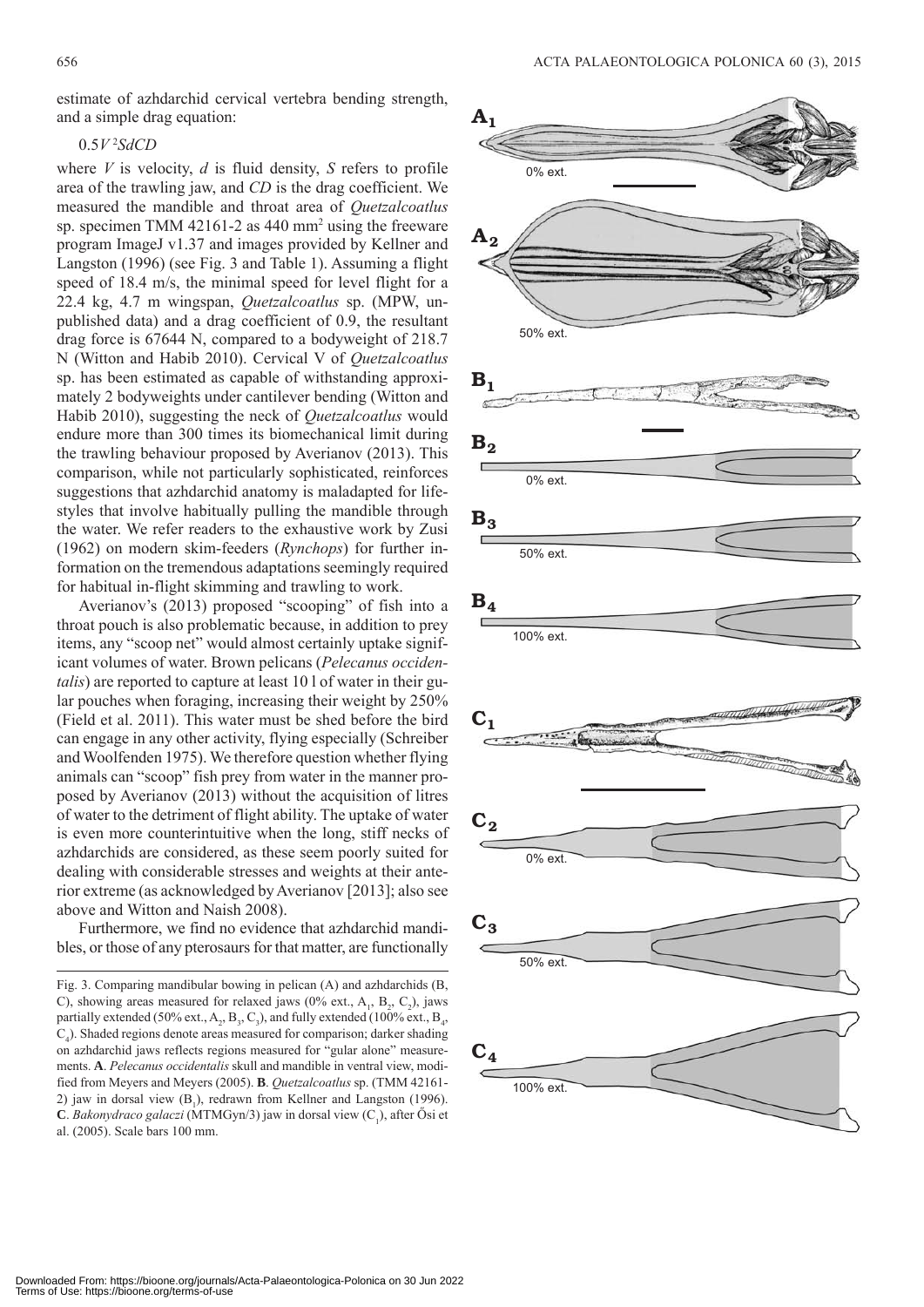|                                                               | Mandible extension         | Jaw areas (entire) $(mm2)$ |       |       | Jaw areas (gular region) $(mm^2)$ |       |       |
|---------------------------------------------------------------|----------------------------|----------------------------|-------|-------|-----------------------------------|-------|-------|
|                                                               |                            | $0\%$                      | 50%   | 100%  | $0\%$                             | 50%   | 100%  |
| Pelecanus occidentalis<br>(Meyers and Meyers $2005$ : fig. 1) | jaw area                   | 163.5                      | 414.8 |       |                                   |       |       |
|                                                               | difference from $0\%$ ext. |                            | 2.54  |       |                                   |       |       |
| <i><u>Ouetzalcoatlus</u></i> sp.<br>$(TMM 42161-2)$           | jaw area                   | 444.0                      | 483.4 | 514.4 | 254.8                             | 292.5 | 321.7 |
|                                                               | difference from $0\%$ ext. |                            | 1.09  | 1.16  |                                   | 1.15  | 1.26  |
| Bakonydraco galaczi<br>(MTM Gyn/3)                            | jaw area                   | 88.4                       | 102.4 | 116.4 | 65.9                              | 79.6  | 93.2  |
|                                                               | difference from $0\%$ ext. |                            | 1.16  | 1.32  |                                   | 1.21  | 1.41  |

Table 1. Results of azhdarchid and pelican mandible area estimates and bowing analysis. Percentage values in area measurements denote degrees of lateral displacement of mandibular rami in the pterosaur jaws.

analogous to those of pelicans. We aimed to test hypothetical mandibular bowing in azhdarchid jaws since we were interesting in assessing their ability to perform pelican-like feats of throat expansion (Fig. 3). We estimated the jaw and gular areas anterior to the glenoid fossae in *Quetzalcoatlus* sp. (reconstructed mostly TMM 42161-2, from Kellner and Langston 1996) and *Bakonydraco galaczi* (based on specimen MTM Gyn/3, from Ősi et al. 2005) in three guises: 1, a relaxed state; 2, with the mandibular rami laterally displaced at their posterior end by 50% of the widths of their glenoid fossae to simulate lateral bowing; and 3, at 100% of the same value (maximum displacement of 21 mm in *Quetzalcoatlus* sp., and 17 mm in *Bakonydraco*). The latter degree of displacement was almost certainly unobtainable for a live pterosaur, but we use this as a maximum estimate of jaw area increase during mandibular extension. Mandibular symphyses were unmodified in all three models. For comparison, we measured the jaw area in *P. occidentalis* using the figures of relaxed and distended jaws in Meyers and Meyers (2005: fig. 1). Note that the distended jaws in this figure are incompletely bowed compared to the distension actually possible in foraging *P. occidentalis* (e.g., Schreiber and Woolfenden 1975; MPW and DN personal observations), so our measurements of jaw area do not reflect the maximal condition*.* As above, jaw areas were measured using the freeware program ImageJ, v1.37.

The pterosaur jaws demonstrate considerably less area increase with mandibular bowing than the pelican (Table 1). At 50% lateral displacement, the gular regions of *Quetzalcoatlus* and *Bakonydraco* were increased in area by 15 and 21%, respectively, equating to only a 9 and 16% increase when the area of the mandibular symphysis is considered. The more broadly displaced models double these percentage increases, but even these are dwarfed by the 154% area increase of the bowed *P. occidentalis* jaws compared to their relaxed condition, despite only being partially flexed.

These results should not be considered surprising. Continued comparisons between pterosaur and pelican jaws are difficult to defend when the unusual and specialised nature of pelican mandibles are considered (e.g., Schreiber and Woolfenden 1975; Meyers and Meyers 2005; Field et al. 2011). Whereas pterosaur jaws simply bulged outwards at their joints, pelican mandibles are highly streptognathic, bowing laterally along the entire length of the rami (Meyers and Meyers 2005). Other birds, including anatids, larids,

and caprimulgids demonstrate streptognathy, but none have developed this specialisation as far as pelicans (Dawson et al. 2011; Meyers and Meyers 2005). *P. occidentalis* mandibles expand from 50 mm to 150 mm wide at maximum distension, creating wide arcs encompassing an estimated 50 000 mm2 at the entrance to their pouches (Schreiber and Woolfenden 1975). Their mandibular symphyses are extremely short and their anterior rami contain low mineral concentrations of 20%, compared to 50% elsewhere in the jaw (Meyer and Meyers 2005). This permits greater flexion in the anterior part of the mandible, aided further by its solid cross-section and flexible, skin-like rhamphothecae. The lateral mandibular regions, in contrast, have higher (50%) mineral content and move via syndesmosis, where connective tissue between bones permits kinetic movement. In contrast with pterosaurs, the posterior mandibular region is relatively immobile. The entire jaw is extremely resistant to dorsoventral bending (Field et al. 2011). Further foraging adaptations are also seen in pelican jaw soft-tissues: they lack a tongue and possess reinforced but highly elastic gular tissues (McSweeney and Stoskopf 1988; Field et al. 2011).

To our knowledge, no azhdarchid or other pterosaur possesses jaws that are capable of pronounced streptognathy or any other clear adaptations for "scooping" prey, and they should not be favourably compared to pelicans in this manner. Such adaptations should be detectable in the azhdarchid fossil record because good mandibular material is known for several taxa (e.g., Wellnhofer 1991; Kellner and Langston 1996; Ősi et al. 2005) and none show, for instance, indications of reduced mineralisation or bones capable of syndesmosis. Indeed, few animals possess the remarkable mandibular architecture or soft-tissues present in pelicans, although some striking convergences are present between these birds and rorquals (Field et al. 2011). We further note that helical jaw joints occur commonly in other pterosaurs, ankylosaurs, ornithopods and theropods (including birds) (e.g., Weishampel et al. 2004; Witton 2013); they are not uniquely shared by azhdarchids and pelicans and thus do not have a specific correlation with pelican-like throat sacs or "scooping" foraging methods. Gular pouches are also widespread across reptiles (including birds) and are variously involved in diverse feeding and foraging strategies, as well as visual and vocal communication. We assume that previous authors have favourably compared pterosaur jaws with those of pelicans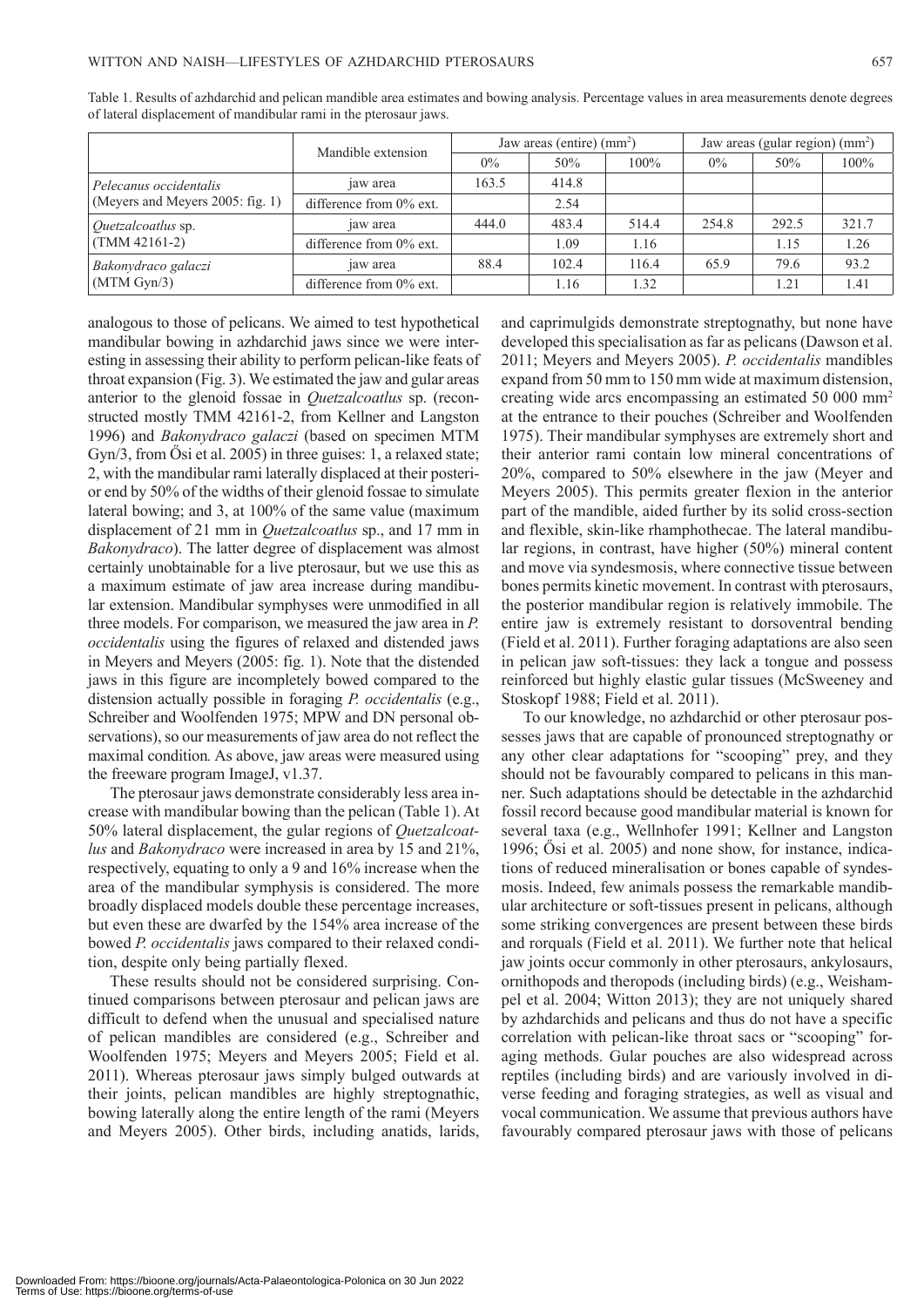

Fig. 4. Graphic summary of the terrestrial stalking azhdarchid hypothesis, demonstrated using the reconstructed skeleton of *Zhejiangopterus linhaiensis*. Skeletal reconstruction based on Cai and Wei (1994); annotations based on findings of Hwang et al. (2002); Witton and Naish (2008); Averianov (2013); and Carroll et al. (2013).

due to a biased assumption that volant waterbirds can be used as pterosaur analogues (Witton and Habib 2010).

# Concluding remarks

In sum, we consider the hypothesis of "scoop" feeding in azhdarchids to be critically flawed for reasons outlined above. We note in closing that this notion does not, as with many other considerations of azhdarchid anatomy, explain attributes such as their long jaws, limbs, and necks and compact feet, whereas the "terrestrial stalking" hypothesis rationalises most features of azhdarchid anatomy as adaptations for locomoting and foraging within terrestrial settings (Witton and Naish 2008; Fig. 4). Indeed, the quantification of azhdarchid neck arthrology presented by Averianov (2013) meets our prediction that azhdarchids were easily capable of foraging at ground level despite the unusually restricted joints between cervical vertebrae (Fig. 4; also see Witton and Naish 2008: fig. 8). We therefore maintain our view that azhdarchids did not forage while flying and consider their taphonomy, anatomy, and functional morphology fully consistent with terrestrial foraging.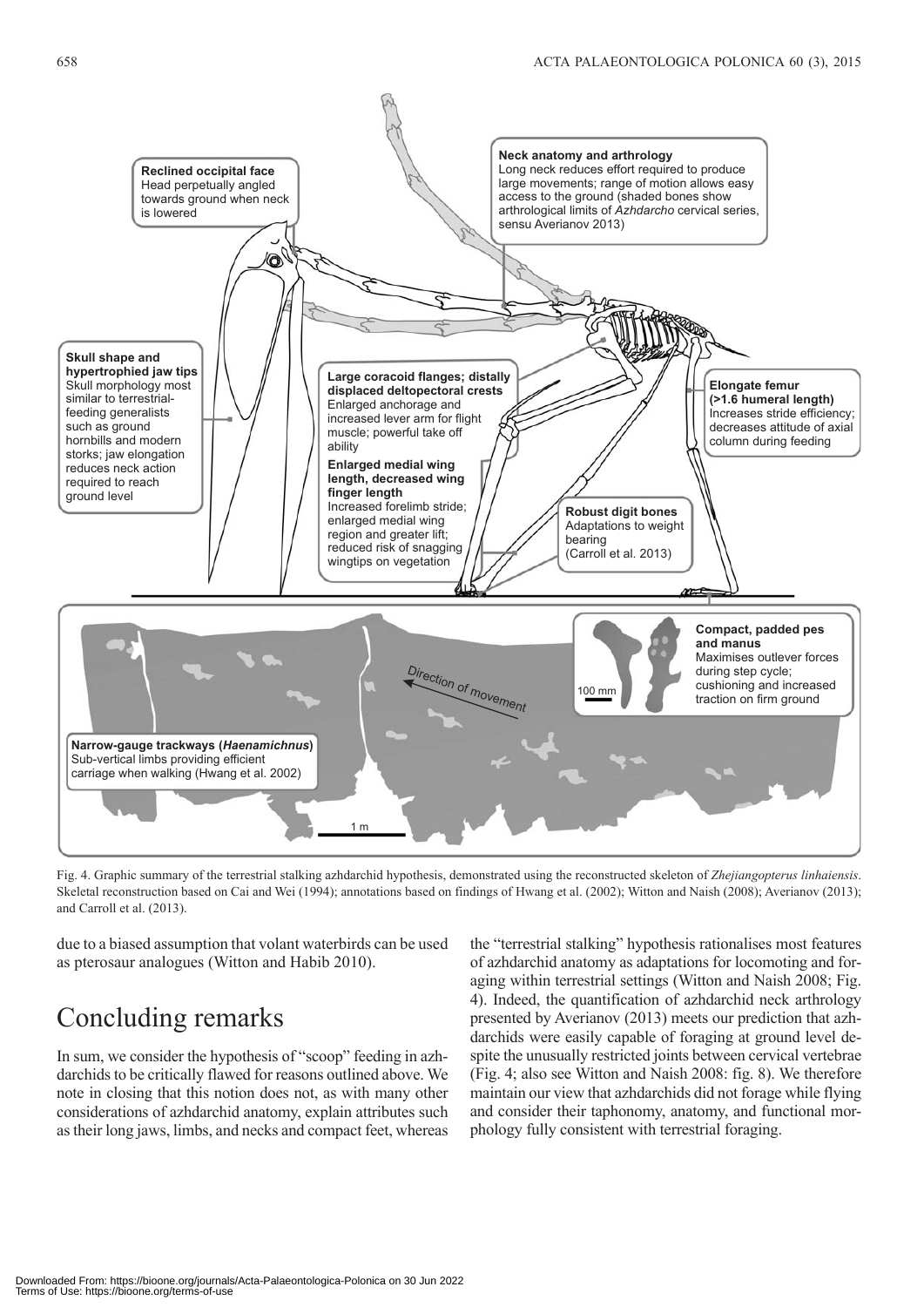## Acknowledgements

We are grateful to David Hone (Queen Mary University of London, UK) and Michael Habib (University of Southern California, Los Angeles, USA) for informed reviews, which improved this manuscript. We thank Attila Ősi (MTA-ELTE Lendület Dinosaur Research Group, Budapest, Hungary) and Mátyás Vremir (Transylvanian Museum Society, Cluj-Napoca, Romania) for access to specimens relevant to this research. Finally, we have benefited from discussion with several colleagues who share our interests in azhdarchid palaeobiology, including Chris Bennett (Fort Hays State University, Hays, USA), Nathan Carroll (Montana State University, Bozeman, USA), Gareth Dyke (University of Southampton, Southampton, UK), David Martill (University of Portsmouth, UK), and David Unwin (University of Leicester, UK).

#### References

- Averianov, A.O. 2010. The osteology of *Azhdarcho lancicollis* Nessov, 1984 (Pterosauria, Azhdarchidae) from the late Cretaceous of Uzbekistan. *Proceedings of the Zoological Institute RAS* 314: 264–317.
- Averianov, A.O. 2013. Reconstruction of the neck of *Azhdarcho lancicollis* [and lifestyle of azhdarchids \(Pterosauria, Azhdarchidae\).](http://dx.doi.org/10.1134/S0031030113020020) *Paleontological Journal* 47: 203–209.
- Barrett, P.M., Butler, R.J., Edwards, N.P., and Milner, A.R. 2008. Pterosaur distribution in time and space: an atlas. *Zitteliana* B28: 61–107.
- Bennett, S.C. 2001. The osteology and functional morphology of the Late Cretaceous pterosaur *Pteranodon*. *Palaeontographica Abteilung A* 260: 1–153.
- [Buffetaut, E., Grigorescu, D., and Csiki, Z. 2002. A new giant pterosaur](http://dx.doi.org/10.1007/s00114-002-0307-1)  with a robust skull from the latest Cretaceous of Romania. *Naturwissenschaften* 89: 180–184.
- Buffetaut, E., Grigorescu, D., and Csiki, Z. 2003. Giant azhdarchid pterosaurs from the terminal Cretaceous of Transylvania (western Romania). *In*: E. Buffetaut and J.M. Mazin (eds.), Evolution and Palaeobiology of Pterosaurs. *Geological Society Special Publication* 217: 91–104.
- Carroll, N.R., Poust, A.W., and Varricchio, D.J. 2013. A third azhdarchid pterosaur from the Two Medicine Formation (Campanian) of Montana. *In*: J.M. Sayão, F.R. Costa, R.A.M. Bantim, and A.W.A. Kellner (eds.), *International Symposium on Pterosaurs, Rio Ptero 2013, Short Communications*, 40–42. Universidad Federal do Rio de Janeiro, Rio de Janeiro.
- Cai, Z. and Wei, F. 1994. *Zhejiangopterus linhaiensis* (Pterosauria) from the Upper Cretaceous of Linhai, Zhejiang, China. *Vertebrata Palasiatica* 32: 181–194.
- [Cavin, L., Tong, H., Boudad, L., Meister, C., Piuz, A., Tabouelle, J., Piuz, A.,](http://dx.doi.org/10.1016/j.jafrearsci.2009.12.007)  Aarab, M., Amiot, R., Buffetaut, E., Dyke, G., Hua, S., and Le Loeuff, J. 2010. Vertebrate assemblages from the early Late Cretaceous of southeastern Morocco: an overview. *Journal of African Earth Sciences* 57: 391–412.
- Company, J., Ruiz-Omeñaca, J.I., and Pereda Suberbiola, X. 1999.A longnecked pterosaur (Pterodactyloidea, Azhdarchidae) from the Upper Cretaceous of Valencia, Spain. *Geologie en Mijinbouw*78: 319–333.
- Chatterjee, S. and Templin, R.J. 2004. Posture, locomotion, and paleoecology of pterosaurs. *Geological Society of America Special Papers* 376: 1–64.
- Coulson, A.B. 1998. *Sedimentology and Taphonomy of a Juvenile* Alamosaurus *Site in the Javelina Formation (Upper Cretaceous), Big Bend National Park, Texas*. 103 pp. Unpublished Ph.D. Thesis, Texas Tech University, Lubbock.
- [Csiki, Z., Vremir, M., Brusatte, S.L., and Norell, M.A. 2010. An aberrant is](http://dx.doi.org/10.1073/pnas.1006970107)land-dwelling theropod dinosaur from the Late Cretaceous of Romania. *Proceedings of the National Academy of Sciences* 107: 15357–15361.
- [Dawson, M.M., Metzger, K.A., Baier, D.B., and Brainerd, E.L. 2011](http://dx.doi.org/10.1242/jeb.047159). Ki-

[nematics of the quadrate bone during feeding in mallard ducks.](http://dx.doi.org/10.1242/jeb.047159) *The Journal of Experimental Biology* 214: 2036–2046.

- [Elgin, R.A., Hone, D.W., and Frey, E. 2011. The extent of the pterosaur](http://dx.doi.org/10.4202/app.2009.0145) flight membrane. *Acta Palaeontologica Polonica* 56: 99–111.
- [Field, D.J., Lin, S.C., Ben-Zvi, M., Goldbogen, J.A., and Shadwick, R.](http://dx.doi.org/10.1002/ar.21406) 2011.Convergent evolution driven by similar feeding mechanics in balaenopterid whales and pelicans. *The Anatomical Record* 294: 1273–1282.
- Frey, E. and Martill, D.M. 1996. A reappraisal of *Arambourgiania* (Pterosauria, Pterodactyloidea): one of the world's largest flying animals. *Neues Jahrbuch für Geologie und Paläontologie, Abhandlugen* 199: 221–247.
- Frey, E., Martill, D.M., and Buchy, M.C. 2003a. A new crested ornithocheirid from the Lower Cretaceous of northeastern Brazil and the unusual death of an unusual pterosaur. *In*: E. Buffetaut and J.M. Mazin (eds.), Evolution and Palaeobiology of Pterosaurs. *Geological Society Special Publication* 217: 55–63.
- Frey, E., Tischlinger, H., Buchy, M.C., and Martill, D. M. 2003b. New specimens of Pterosauria (Reptilia) with soft parts with implications for pterosaurian anatomy and locomotion. *In*: E. Buffetaut and J.M. Mazin (eds.), Evolution and Palaeobiology of Pterosaurs. *Geological Society Special Publication* 217: 233–266.
- Habib, M.B. 2008. Comparative evidence for quadrupedal launch in pterosaurs. *Zitteliana* B28: 161–168.
- [Habib, M.B. 2013. Constraining the air giants: limits on size in flying ani](http://dx.doi.org/10.1007/s13752-013-0118-y)mals as an example of constraint-based biomechanical theories of form. *Biological Theory* 8: 245–252.
- Habib, M.B. and Cunningham, J. 2010. Capacity for water launch in *Anhanguera* and *Quetzalcoatlus*. *Acta Geoscientica Sinica* 31: 24–25.
- Hancock, J.A., Kushan. J.A., and Kahl, M.P. 1992. *Storks, Ibises and Spoonbills of the World*. 385 pp. Princeton University Press, Princeton.
- [Hone, D.W. and Rauhut, O.W. 2010. Feeding behaviour and bone utiliza](http://dx.doi.org/10.1111/j.1502-3931.2009.00187.x)tion by theropod dinosaurs. *Lethaia* 43: 232–244.
- [Hone, D.W., Tsuihiji, T., Watabe, M., and Tsogtbaatr, K. 2012. Pterosaurs](http://dx.doi.org/10.1016/j.palaeo.2012.02.021) as a food source for small dromaeosaurs. *Palaeogeography, Palaeoclimatology, Palaeoecology* 331–332: 27–30.
- [Humphries, S., Bonser, R.H., Witton, M.P., and Martill, D.M. 2007. Did](http://dx.doi.org/10.1371/journal.pbio.0050204) pterosaurs feed by skimming? Physical modelling and anatomical evaluation of an unusual feeding method. *PLoS Biology* 5: e204.
- [Hutchinson, J.R. and Garcia, M. 2002.](http://dx.doi.org/10.1038/4151018a) *Tyrannosaurus* was not a fast runner. *Nature* 415: 1018–1021.
- [Hwang, K.G., Huh, M., Lockley, M.G., Unwin, D.M., and Wright, J.L.](http://dx.doi.org/10.1017/S0016756802006647) 2002. New pterosaur tracks (Pteraichnidae) from the Late Cretaceous Uhangri Formation, S.W. Korea. *Geological Magazine* 139: 421–435.
- [Ibrahim, N., Unwin, D.M., Martill, D.M., Baidder, L., and Zouhri, S. 2010.](http://dx.doi.org/10.1371/journal.pone.0010875) A new pterosaur (Pterodactyloidea: Azhdarchidae) from the Upper Cretaceous of Morocco. *PLoS ONE* 5: e10875.
- [Kellner, A.W.A. and Langston W., Jr. 1996. Cranial remains of](http://dx.doi.org/10.1080/02724634.1996.10011310) *Quetzalcoatlus* (Pterosauria, Azhdarchidae) from Late Cretaceous sediments of Big Bend National Park, Texas. *Journal of Vertebrate Paleontology* 16: 222–231.
- [Langston, W., Jr. 1981. Pterosaurs.](http://dx.doi.org/10.1038/scientificamerican0281-122) *Scientific American* 244: 122–136.
- Lehman, T.M. and Langston, W., Jr. 1996. Habitat and behaviour of *Quetzalcoatlus*: paleoenvironmental reconstruction of the Javelina Formation (Upper Cretaceous), Big Bend National Park, Texas. *Journal of Vertebrate Paleontology* 16: 48A.
- [Lawson, D.A. 1975. Pterosaur from the latest Cretaceous of West Texas:](http://dx.doi.org/10.1126/science.187.4180.947) discovery of the largest flying creature. *Science* 187: 947–948.
- Mackay, H. 1950. The quaint Marabou stork. *Zoo Life* 5: 91–92.
- [McSweeney, T. and Stoskopf, M.K. 1988. Selected anatomical features of](http://dx.doi.org/10.2307/20094867) the neck and gular sac of the brown pelican (*Pelecanus occidentalis*). *Journal of Zoo Animal Medicine* 19: 116–121.
- Martill, D.M. 1997. From hypothesis to fact in a flight of fancy: the responsibility of the popular scientific media. *Geology Today* 13: 71–73.
- Martill, [D.M. and Naish, D. 2006. Cranial crest development in the](http://dx.doi.org/10.1111/j.1475-4983.2006.00575.x) azhdar-